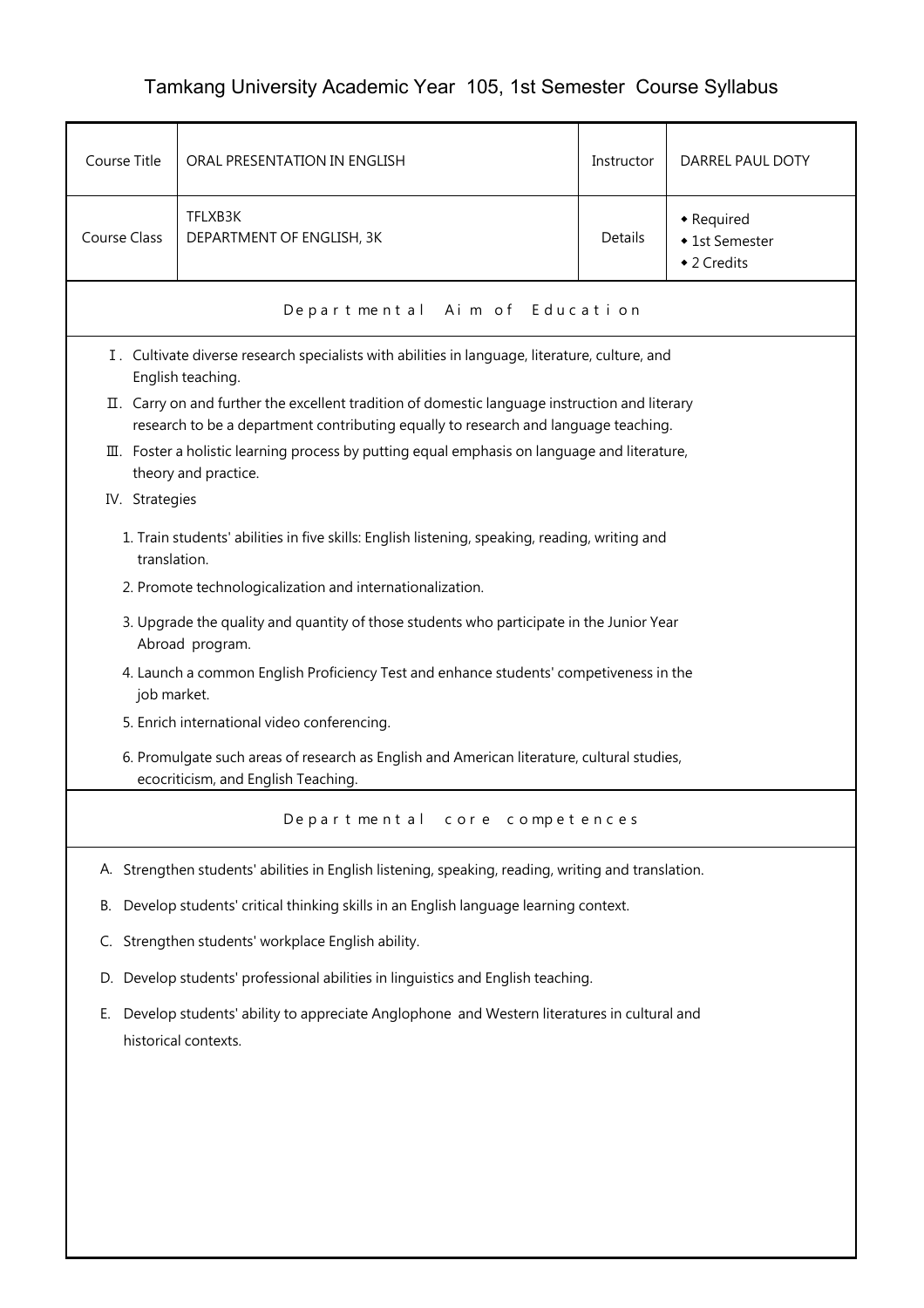|     | Course<br>Introduction                                                                                                                                                                                                                                                                                                                                                                                                                                                                                                                                                                                                                                                                                                                                                                                                                                                                                                                                                                                                                    | are presented along with the midterm and final examinations.                                                                                                                                           | This course is designed to give students practice in preparing, presenting and<br>evaluating English speeches or presentations. In most each class students will<br>prepare, deliver and evaluate impromptu presentations. Two prepared speeches |                     |                                  |  |
|-----|-------------------------------------------------------------------------------------------------------------------------------------------------------------------------------------------------------------------------------------------------------------------------------------------------------------------------------------------------------------------------------------------------------------------------------------------------------------------------------------------------------------------------------------------------------------------------------------------------------------------------------------------------------------------------------------------------------------------------------------------------------------------------------------------------------------------------------------------------------------------------------------------------------------------------------------------------------------------------------------------------------------------------------------------|--------------------------------------------------------------------------------------------------------------------------------------------------------------------------------------------------------|--------------------------------------------------------------------------------------------------------------------------------------------------------------------------------------------------------------------------------------------------|---------------------|----------------------------------|--|
|     |                                                                                                                                                                                                                                                                                                                                                                                                                                                                                                                                                                                                                                                                                                                                                                                                                                                                                                                                                                                                                                           |                                                                                                                                                                                                        | The Relevance among Teaching Objectives, Objective Levels and Departmental core                                                                                                                                                                  |                     |                                  |  |
|     | competences<br>I.Objective Levels (select applicable ones) :<br>(i) Cognitive Domain : C1-Remembering,<br>$C2$ -Understanding,<br>C3-Applying,<br>$C5$ -Evaluating,<br>C6-Creating<br>$C4$ -Analyzing,<br>(ii) Psychomotor Domain : P1-Imitation,<br>P2-Mechanism,<br>P3-Independent Operation,<br>P4-Linked Operation, P5-Automation,<br>P6-Origination<br>(iii) Affective Domain : Al-Receiving,<br>A2-Responding,<br>A3-Valuing,<br>A4-Organizing,<br>A5-Charaterizing,<br>A6-Implementing                                                                                                                                                                                                                                                                                                                                                                                                                                                                                                                                             |                                                                                                                                                                                                        |                                                                                                                                                                                                                                                  |                     |                                  |  |
|     | II. The Relevance among Teaching Objectives, Objective Levels and Departmental core competences :<br>(i) Determine the objective level(s) in any one of the three learning domains (cognitive,<br>psychomotor, and affective) corresponding to the teaching objective. Each objective should<br>correspond to the objective level(s) of ONLY ONE of the three domains.<br>(ii) If more than one objective levels are applicable for each learning domain, select the<br>highest one only. (For example, if the objective levels for Cognitive Domain include<br>C3, C5, and C6, select C6 only and fill it in the boxes below. The same rule applies to<br>Psychomotor Domain and Affective Domain.)<br>(iii) Determine the Departmental core competences that correspond to each teaching objective.<br>Each objective may correspond to one or more Departmental core competences at a time.<br>(For example, if one objective corresponds to three Departmental core competences: A,AD,<br>and BEF, list all of the three in the box.) |                                                                                                                                                                                                        |                                                                                                                                                                                                                                                  |                     |                                  |  |
|     |                                                                                                                                                                                                                                                                                                                                                                                                                                                                                                                                                                                                                                                                                                                                                                                                                                                                                                                                                                                                                                           |                                                                                                                                                                                                        |                                                                                                                                                                                                                                                  |                     | Relevance                        |  |
| No. |                                                                                                                                                                                                                                                                                                                                                                                                                                                                                                                                                                                                                                                                                                                                                                                                                                                                                                                                                                                                                                           | <b>Teaching Objectives</b>                                                                                                                                                                             |                                                                                                                                                                                                                                                  | Objective<br>Levels | Departmental core<br>competences |  |
| 1   |                                                                                                                                                                                                                                                                                                                                                                                                                                                                                                                                                                                                                                                                                                                                                                                                                                                                                                                                                                                                                                           | Students will practice preparing and presenting impromptu and<br>prepared speeches. Students will also participate in peer evaluation<br>of most speeches with the exception of the mid term and final |                                                                                                                                                                                                                                                  | C <sub>6</sub>      | Α                                |  |
|     | exams.                                                                                                                                                                                                                                                                                                                                                                                                                                                                                                                                                                                                                                                                                                                                                                                                                                                                                                                                                                                                                                    |                                                                                                                                                                                                        |                                                                                                                                                                                                                                                  |                     |                                  |  |
|     | Teaching Objectives, Teaching Methods and Assessment                                                                                                                                                                                                                                                                                                                                                                                                                                                                                                                                                                                                                                                                                                                                                                                                                                                                                                                                                                                      |                                                                                                                                                                                                        |                                                                                                                                                                                                                                                  |                     |                                  |  |
| No. |                                                                                                                                                                                                                                                                                                                                                                                                                                                                                                                                                                                                                                                                                                                                                                                                                                                                                                                                                                                                                                           | <b>Teaching Objectives</b>                                                                                                                                                                             | <b>Teaching Methods</b>                                                                                                                                                                                                                          |                     | Assessment                       |  |
|     |                                                                                                                                                                                                                                                                                                                                                                                                                                                                                                                                                                                                                                                                                                                                                                                                                                                                                                                                                                                                                                           |                                                                                                                                                                                                        |                                                                                                                                                                                                                                                  |                     |                                  |  |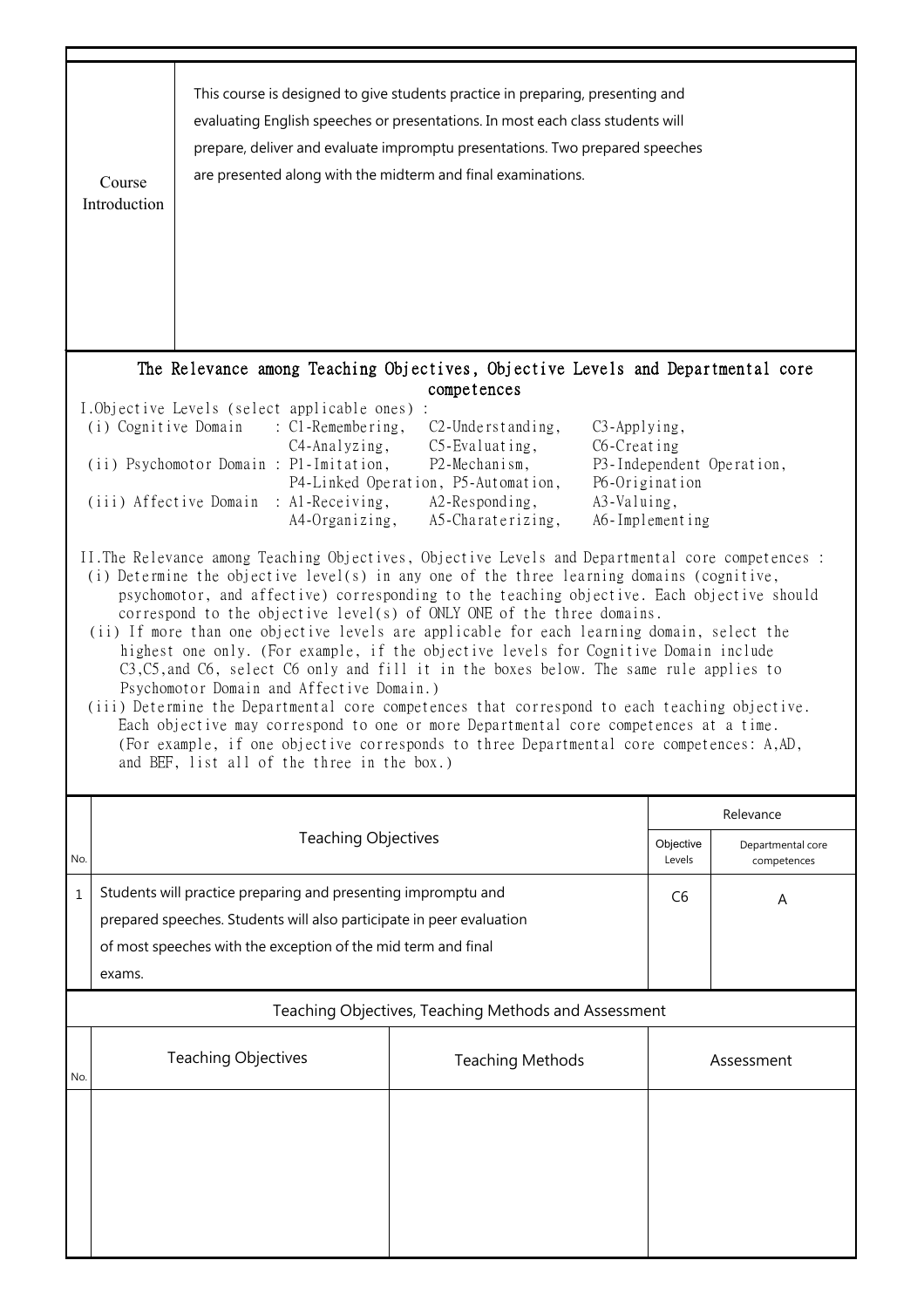| $\mathbf{1}$                                            | Students will practice preparing and<br>presenting impromptu and<br>prepared speeches. Students will<br>also participate in peer evaluation of<br>most speeches with the exception of<br>the mid term and final exams. |                           | Practicum, performanc                                                                                                                                         | Practicum, Participation,<br>peer gradi |  |
|---------------------------------------------------------|------------------------------------------------------------------------------------------------------------------------------------------------------------------------------------------------------------------------|---------------------------|---------------------------------------------------------------------------------------------------------------------------------------------------------------|-----------------------------------------|--|
|                                                         |                                                                                                                                                                                                                        |                           | This course has been designed to cultivate the following essential qualities in TKU students                                                                  |                                         |  |
| Essential Qualities of TKU Students                     |                                                                                                                                                                                                                        |                           | Description                                                                                                                                                   |                                         |  |
| ◆ A global perspective                                  |                                                                                                                                                                                                                        |                           | Helping students develop a broader perspective from which to<br>understand international affairs and global development.                                      |                                         |  |
| $\Diamond$ Information literacy                         |                                                                                                                                                                                                                        |                           | Becoming adept at using information technology and learning<br>the proper way to process information.                                                         |                                         |  |
| A vision for the future                                 |                                                                                                                                                                                                                        |                           | Understanding self-growth, social change, and technological<br>development so as to gain the skills necessary to bring about<br>one's future vision.          |                                         |  |
| Moral integrity                                         |                                                                                                                                                                                                                        |                           | Learning how to interact with others, practicing empathy and<br>caring for others, and constructing moral principles with which<br>to solve ethical problems. |                                         |  |
| ◆ Independent thinking                                  |                                                                                                                                                                                                                        |                           | Encouraging students to keenly observe and seek out the<br>source of their problems, and to think logically and critically.                                   |                                         |  |
| A cheerful attitude and healthy lifestyle               |                                                                                                                                                                                                                        |                           | Raising an awareness of the fine balance between one's body<br>and soul and the environment; helping students live a<br>meaningful life.                      |                                         |  |
| ◆ A spirit of teamwork and dedication                   |                                                                                                                                                                                                                        |                           | Improving one's ability to communicate and cooperate so as to<br>integrate resources, collaborate with others, and solve<br>problems.                         |                                         |  |
| $\blacktriangleright$ A sense of aesthetic appreciation |                                                                                                                                                                                                                        |                           | Equipping students with the ability to sense and appreciate<br>aesthetic beauty, to express themselves clearly, and to enjoy<br>the creative process.         |                                         |  |
|                                                         |                                                                                                                                                                                                                        |                           | Course Schedule                                                                                                                                               |                                         |  |
| Week                                                    | Date                                                                                                                                                                                                                   |                           | Subject/Topics                                                                                                                                                | Note                                    |  |
| 1                                                       | $105/09/12 \sim$<br>105/09/18                                                                                                                                                                                          | Introduction//Impromptu 1 |                                                                                                                                                               |                                         |  |
| 2                                                       | $105/09/19$ ~<br>105/09/25                                                                                                                                                                                             | Impromptu 2               |                                                                                                                                                               |                                         |  |
| 3                                                       | $105/09/26$ ~<br>105/10/02                                                                                                                                                                                             | Impromptu 3               |                                                                                                                                                               |                                         |  |
| 4                                                       | $105/10/03 \sim$<br>105/10/09                                                                                                                                                                                          | Impromptu 4               |                                                                                                                                                               |                                         |  |
| 5                                                       | $105/10/10 \sim$<br>105/10/16                                                                                                                                                                                          | Impromptu 5               |                                                                                                                                                               |                                         |  |
| 6                                                       | $105/10/17$ ~<br>105/10/23                                                                                                                                                                                             | Prepared 1                |                                                                                                                                                               |                                         |  |
| 7                                                       | $105/10/24$ ~<br>105/10/30                                                                                                                                                                                             | Prepared 1                |                                                                                                                                                               |                                         |  |
| 8                                                       | $105/10/31$ ~<br>105/11/06                                                                                                                                                                                             | Impromptu 6               |                                                                                                                                                               |                                         |  |
| 9                                                       | $105/11/07$ ~<br>Midterm Exam<br>105/11/13                                                                                                                                                                             |                           |                                                                                                                                                               |                                         |  |